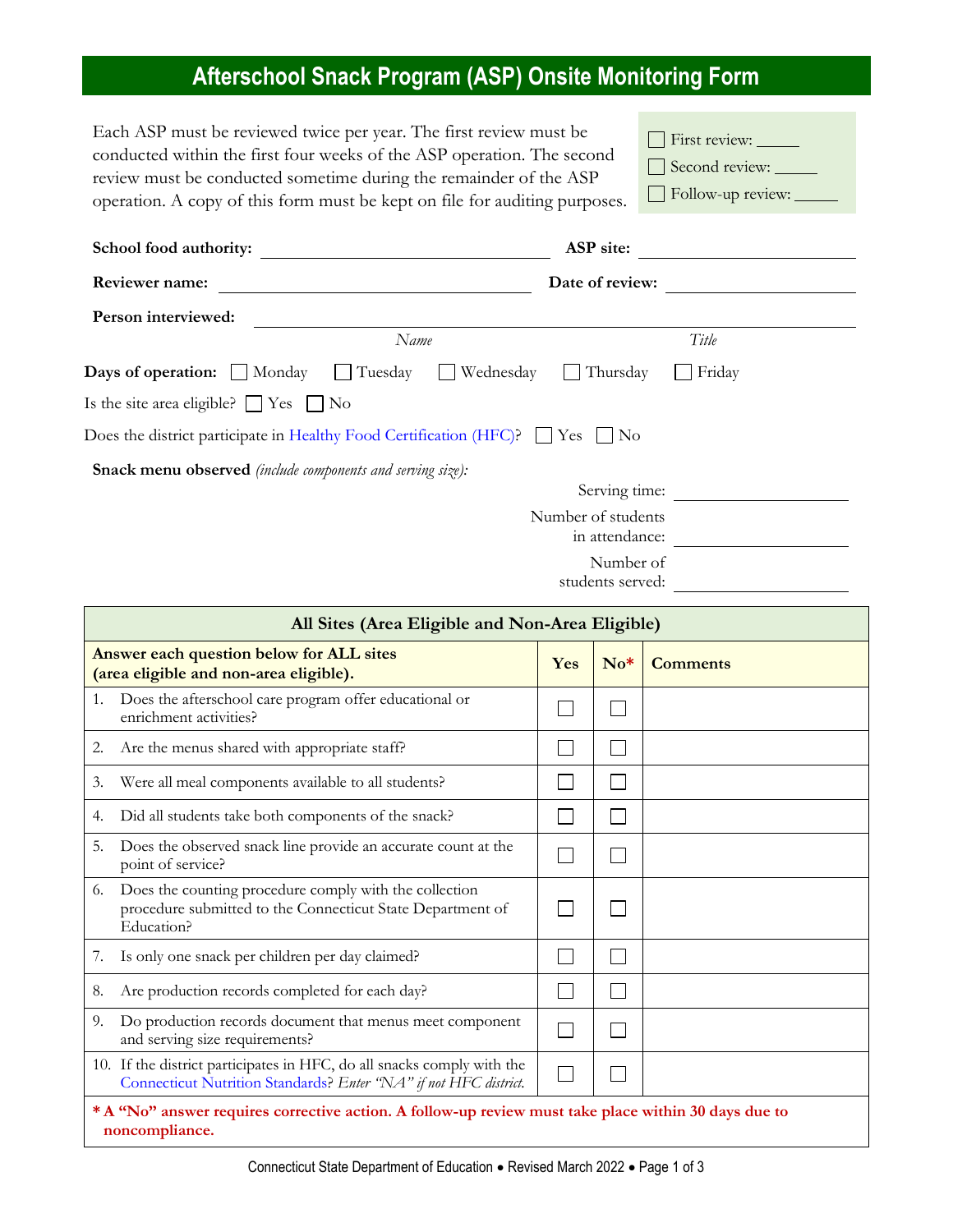## **ASP Onsite Monitoring Form**

| Non-area Eligible Sites Only                                                                                           |     |       |                 |
|------------------------------------------------------------------------------------------------------------------------|-----|-------|-----------------|
| Answer the questions below ONLY for<br>non-area eligible sites.                                                        | Yes | $No*$ | <b>Comments</b> |
| Does the meal count system prevent overt identification of<br>1.<br>student eligibility status?                        |     |       |                 |
| Are students claimed in the correct eligibility category?<br>2.                                                        |     |       |                 |
| How does the counter/cashier receive the names of free and reduced-eligible students?<br>3.                            |     |       |                 |
| * A "No" answer requires corrective action. A follow-up review must take place within 30 days due to<br>noncompliance. |     |       |                 |

Corrective action required (Describe below): Date correction action due:

| Signature of reviewer:           | Date: |
|----------------------------------|-------|
| Signature of person interviewed: | Date: |